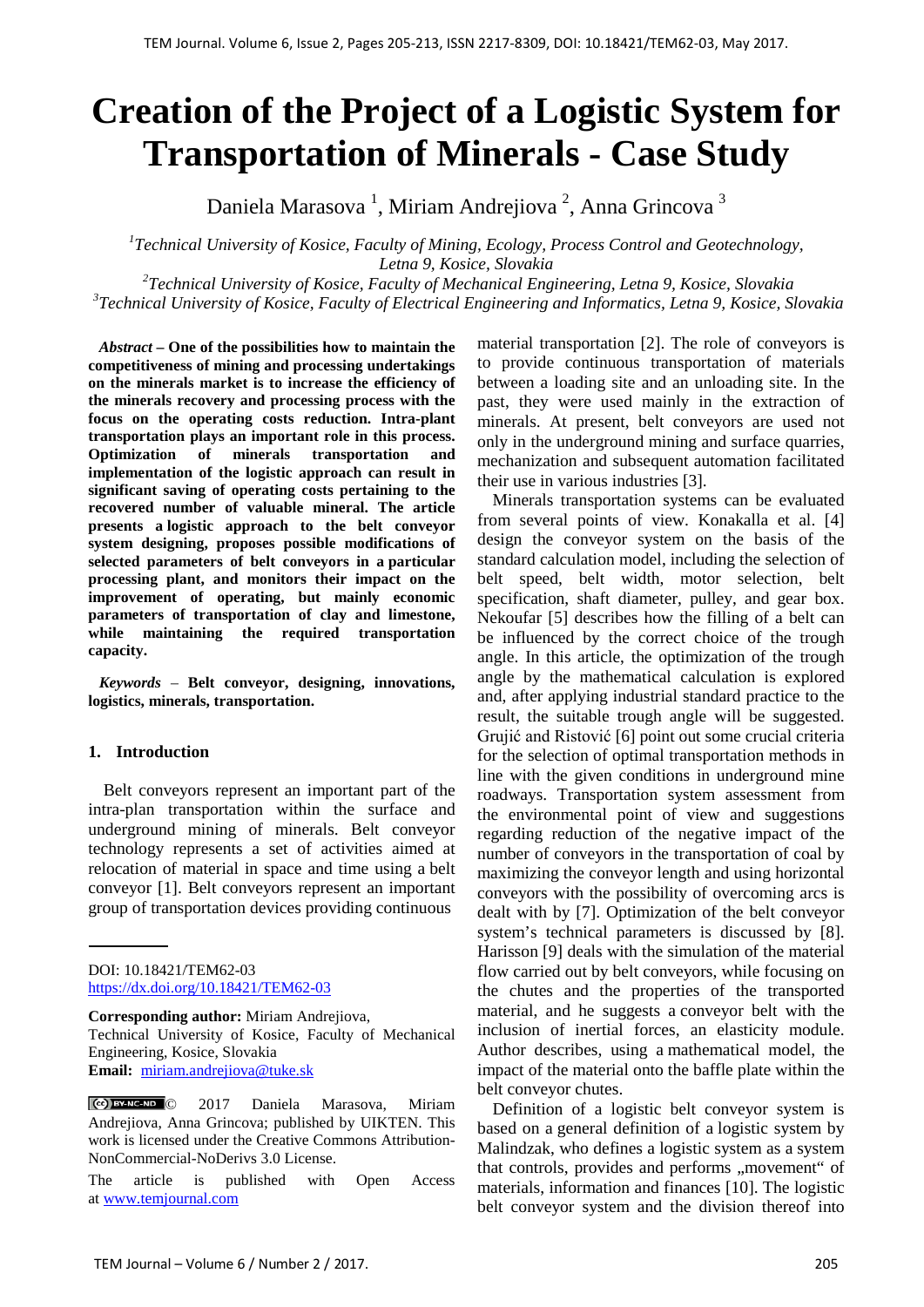three basic subsystems is defined in [11]. Belt conveyor system designing by modifying the logistic, constructional, or specific parameters of a belt conveyor is described in [12]. Increasing the efficiency of the belt conveyor system by optimization of the quantity of conveyor belts, with regard to their type and logistic parameters in a mining company, are presented in the publication by [13]. Another solution is offered by simulation experiments, which can be used to simulate the behaviour of a real system and thus obtain relevant, more detailed data, to increase the efficiency of the transportation system. Evaluation of conveyor belt parameters was carried out using multivariate statistical methods. One of the most frequently applied multi-criteria methods is the AHP. Analysis of the AHP method and its use in the logistics is dealt with by authors [14]. Authors dealing with issues of multi-criteria assessment include [15]; they apply the multiple criteria decision making to the mining method selection. Grujić et al. [16] describe possible applications of the multicriteria analysis to the selection of conveyors in a lead and zinc mine. The selected parameters (variables) of conveyor belts are analysed through the method of principal components analysis (PCA) and the cluster analysis to group the monitored conveyor belts into clusters with similar characteristics in [17].

The main objective of the article is to suggest the innovation of the existing system of continuous transportation of minerals carried out by the belt conveyor system. The main input of the innovation suggestion is the analysis of a belt conveyor's technical parameters and operating conditions. The benefit of the article consists, in its theoretical part, in the suggestion of a procedure for the development of a logistic belt conveyor system; and in the practical part, it is the application of the logistic approach to the development of a transportation system in the real operation, focusing on clay and limestone processing.

# **2. Material and methods**

Logistics as a branch of science applies generally applicable scientific methods [10]. Methodical apparatus of the article is based on the use of scientific methods preferred in the logistics and their application to the assessed belt conveyor transportation system. The research thereof was carried out using the *system analysis method,* which is the most complex one of the heuristic methods.

# *2.1. Logistic system*

Logistic system is understood as a system consisting of subsystems and elements performing specific functions and these are interconnected through mutual relations. The belt conveyor system is a transportation system providing the transportation of materials using belt conveyors. According to [18], definition of a logistic system means *definition of its structure, functions, and purpose.* The structure of the logistic belt conveyor system consists of three basic subsystems: organizational, transportation, and economic subsystems. A more detailed description of subsystems and their components is presented in [11]. The function of a logistic belt conveyor system is to satisfy, upon request, the transportation needs using the transportation elements (belt conveyor), in the required quantity, required time, and with the minimum costs. The purpose of a logistic belt conveyor system is to ensure continuous transportation, especially of bulk materials, apply progressive transportation technologies, reduce overall consumption of energy, lubricants, and solve the environmental issues and issues regarding the working environment. Logistic systems are developed while applying a generally applicable procedure. Application of this procedure to the existing transportation system is used to verify the assessed system, particularly in terms of the requirements regarding its capacity, traction, and energy consumption required for the operation thereof. The procedure of the development of a logistic belt conveyor system is presented in Fig. 1.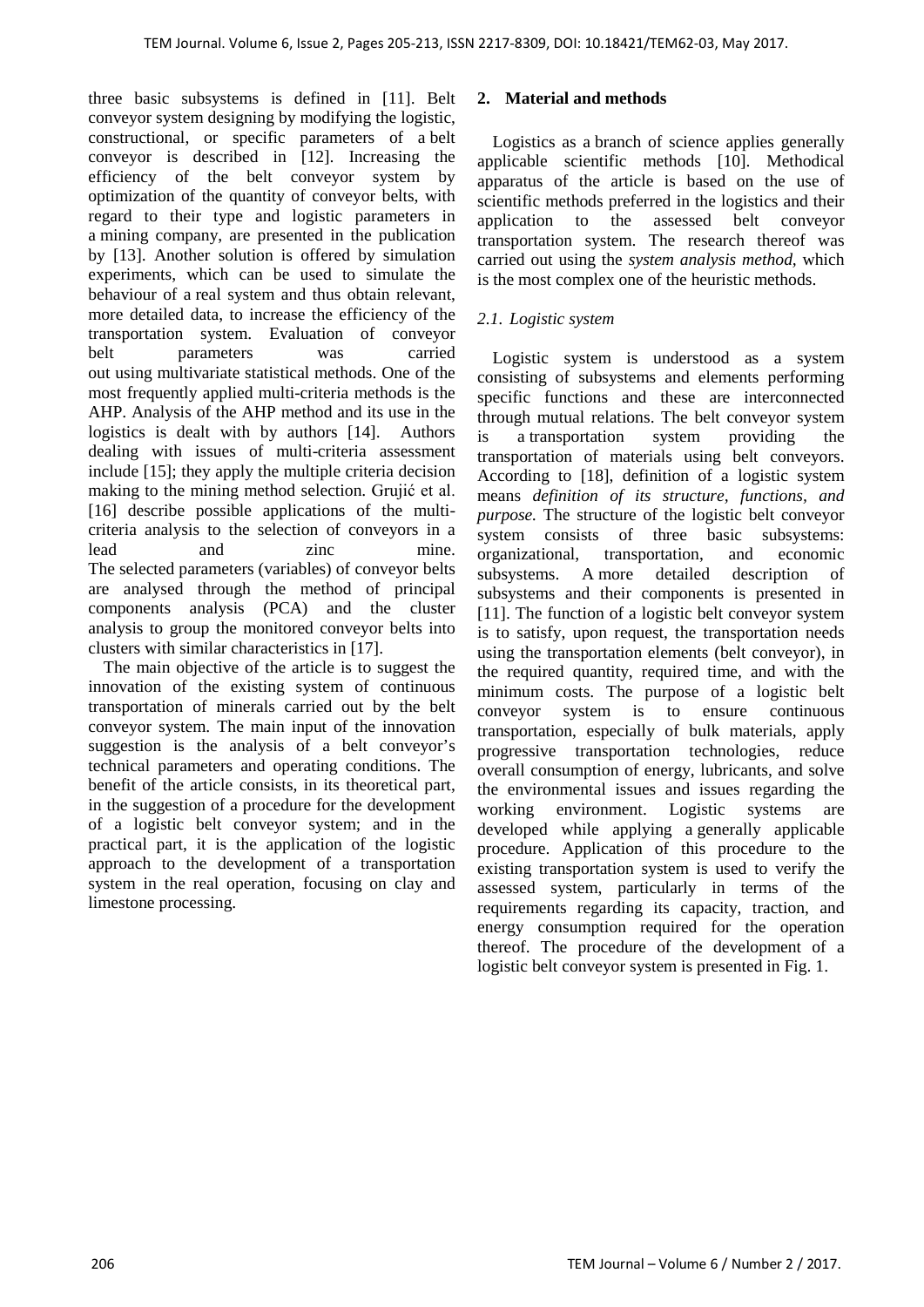

*Figure 1. Basic steps within the development of a logistic belt conveyor system*

#### *2.2.Modification of belt conveyor parameters*

The research is carried out using all the existing information and outputs obtained by calculations, based on the EN STN 26 3102 standard, facilitating the determination of the values of basic parameters of a belt conveyor, drives, brakes, conveyor belt, stretching device. Assessment of the existing belt conveyors was carried out in terms of determination of main, auxiliary, and additional resistance which is

overcome by the belt conveyor's drive, while considering friction, route inclination, as well as acceleration of transported mass to the belt's speed at the loading site. The results of the analysis focused on the optimal use of belt conveyors indicated possible ways how to increase the efficiency of the transportation process, particularly by the modification of belt conveyor parameters, graphically presented in Figure 2.



*Figure 2. Representation of possible modifications of belt conveyor parameters*

These fundamental structural elements (parameters) serve as the basis for deduction of the main criteria and the additional sub-criteria are deducted from their other components. Determination of weighs of assessed suggested general modifications of belt conveyors was carried out using the AHP method. The use of the AHP method at the determination of the optimal selection criteria for conveyor belts are described in details by authors [19].

#### **3. Results and discussion**

The objective of the creation of the project of the logistic system of minerals transportation is as follows:

- evaluation of importance of the suggested modifications of belt conveyors parameters, in general,
- suggestion of a logistic belt conveyor system in the processing plant.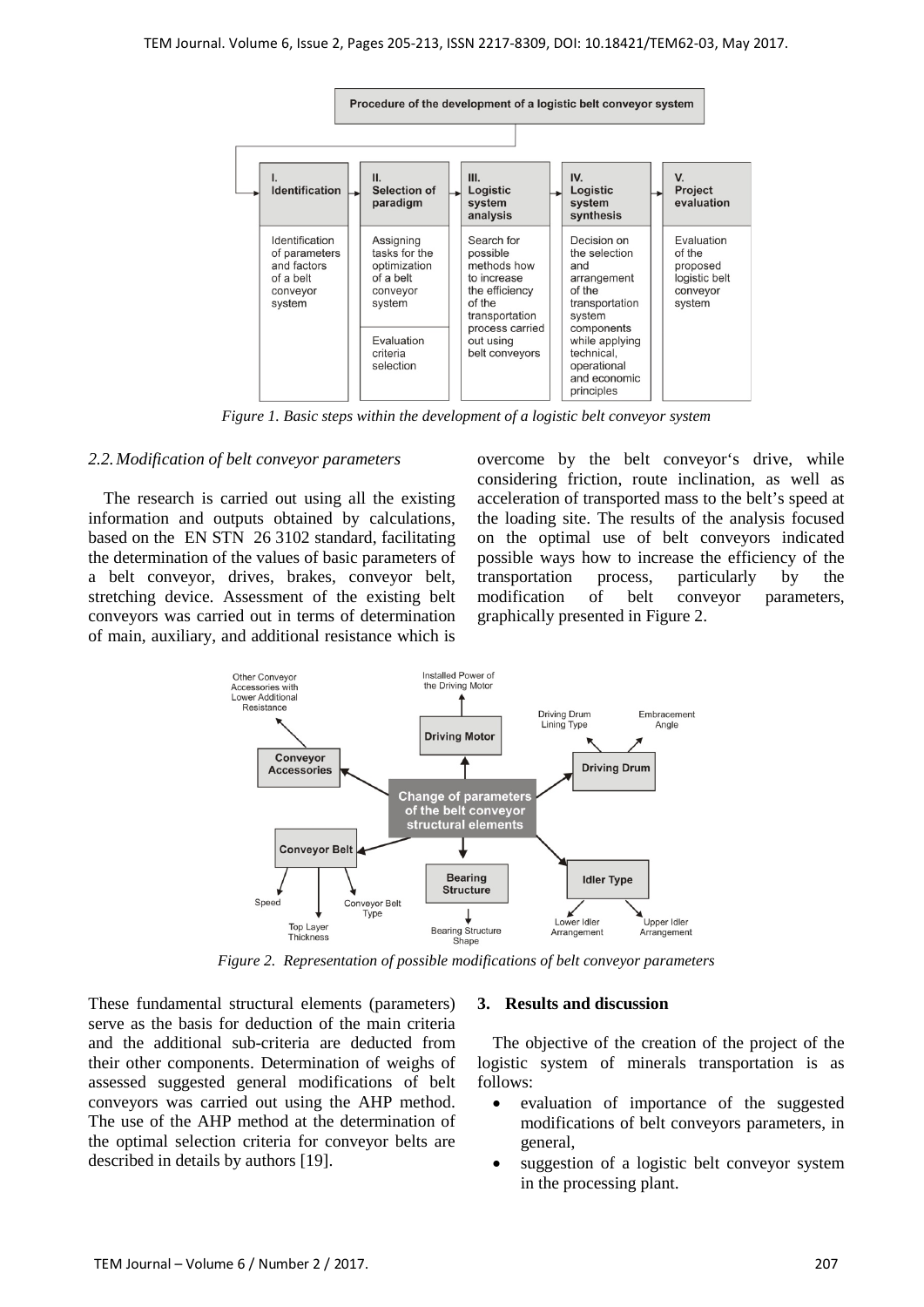# *3.1.Multi-criteria evaluation of parameters of the proposed belt conveyors modifications*

The selection of the relevant criteria is a very important step of the decision-making. The main criteria are: *Conveyor Belt* (C1), *Bearing Structure* (C2), *Idler Type* (C3), *Driving Motor* (C4), *Conveyor Accessories* (C5) and *Driving Drum* (C6).

The significance of the criteria is determined by assigning weights to the estimates of the individual criteria. The preferred solution is the one that will reduce the total resistance to motion, necessary power input of drives of individual belt conveyors in connection with complexity of their application while implementing the changes of the existing transport system. Two experts from the Logistics Institute of Industry and Transport of the Faculty of Mining, Ecology, Process Control and Geotechnologies of the Technical University of Kosice participated in the evaluation of the criteria preferences.

| Criteria       | Weight | <b>Subcriteria</b> |                                      | Weights | Order |
|----------------|--------|--------------------|--------------------------------------|---------|-------|
|                |        | SC <sub>1</sub>    | Speed                                | 0.040   | 5.    |
| C <sub>1</sub> | 0.127  | SC2                | <b>Top Layers Thickness</b>          | 0.008   | 9.    |
|                |        | SC3                | Conveyor Belt Type                   | 0.079   | 3.    |
| C <sub>2</sub> | 0.039  | SC <sub>4</sub>    | Bearing Structure Shape              | 0.039   | 6.    |
| C <sub>3</sub> | 0.040  | SC5                | Upper Idler Arrangement              | 0.035   | 7.    |
|                |        | SC <sub>6</sub>    | Lower Idler Arrangement              | 0.005   | 10.   |
| C <sub>4</sub> | 0.437  | SC7                | Installed Power of the Driving Motor | 0.437   | 1.    |
| C <sub>5</sub> | 0.258  | SC <sub>8</sub>    | Other Conveyor Accessories<br>with   | 0.258   | 2.    |
|                |        |                    | <b>Lower Additional Resistance</b>   |         |       |
| C6             | 0.099  | SC <sub>9</sub>    | Driving Drum Lining Type             | 0.022   | 8.    |
|                |        | <b>SC10</b>        | <b>Embracement Angle</b>             | 0.077   | 4.    |

*Table 1. Resulting Average Values of Criteria Weights*

In this work, the weights of individual criteria groups were identified using the normalized *geometric average of the Saaty matrix lines*. It followed from the order of average weighs of the main criteria with regard to the decision making on the used method of belt conveyors innovation that the *most important criterion* is the *Driving Motor* (C4). *The second most important criterion* is the Conveyor Accessories (C5) that also include resistance from overcoming the transport altitude (Table 1.). Its change will cause the remarkable change of the total resistance to motion. *The third place belongs* to the *Conveyor Belt* (C1) criterion, as its weight, depending on the type and strength, changes the value of total resistances and necessary power output of drives. *The fourth criterion* is the *Driving Drum* (C6) which is in the calculation, carried out in compliance with the standard, represented by the values of friction coefficient μ and the embracement angle α. *The next to the last* criterion is the *Idler Type* (C3) which changes the value of the transversal cross-section and subsequently the actual transported quantity. *The last criterion* is the *Bearing Structure of the Conveyor* (C2). The resulting values of weights for all criteria and subcriteria are given in Table 1.

On the basis of the resulting assessment of subcriteria weights (Table 1.) that specify in more details the fundamental criteria, importance of specific parameters of changes in belt conveyors

structural elements were identified. In the first three places are the subcriteria that are related to the Installed Power of the Driving Motor (drive regulation, SC7), Other Conveyor Accessories with Lower Additional Resistance (SC8) and Conveyor Belt Type (SC3), which are identical to the fundamental criteria *Driving Motor*, *Filling Method and Other Additional Resistances* and *Conveyor Belt*. As for the order of fundamental criteria, the fourth criterion *Driving Drum* was preceded by subcriteria Embracement Angle (SC10). In the basic assessment of the subcriteria, the last place belonged to subcriterion Lower Idler Arrangement (SC6).

Generally determined order of priority of individual structural elements of the belt conveyor should be individually applied to innovation of each belt conveyor. The ratio of resistances affecting along the entire conveyor length, resistances affecting at certain location and in certain version is different.

# *3.2. Suggested logistic belt conveyor system in the processing plant*

The case study is focused on the optimization of belt conveyor parameters in the transportation of clay and limestone obtained by quarry mining and transported to a particular processing plant. The development of a logistic belt conveyor system (hereinafter referred to as LBCS) in the processing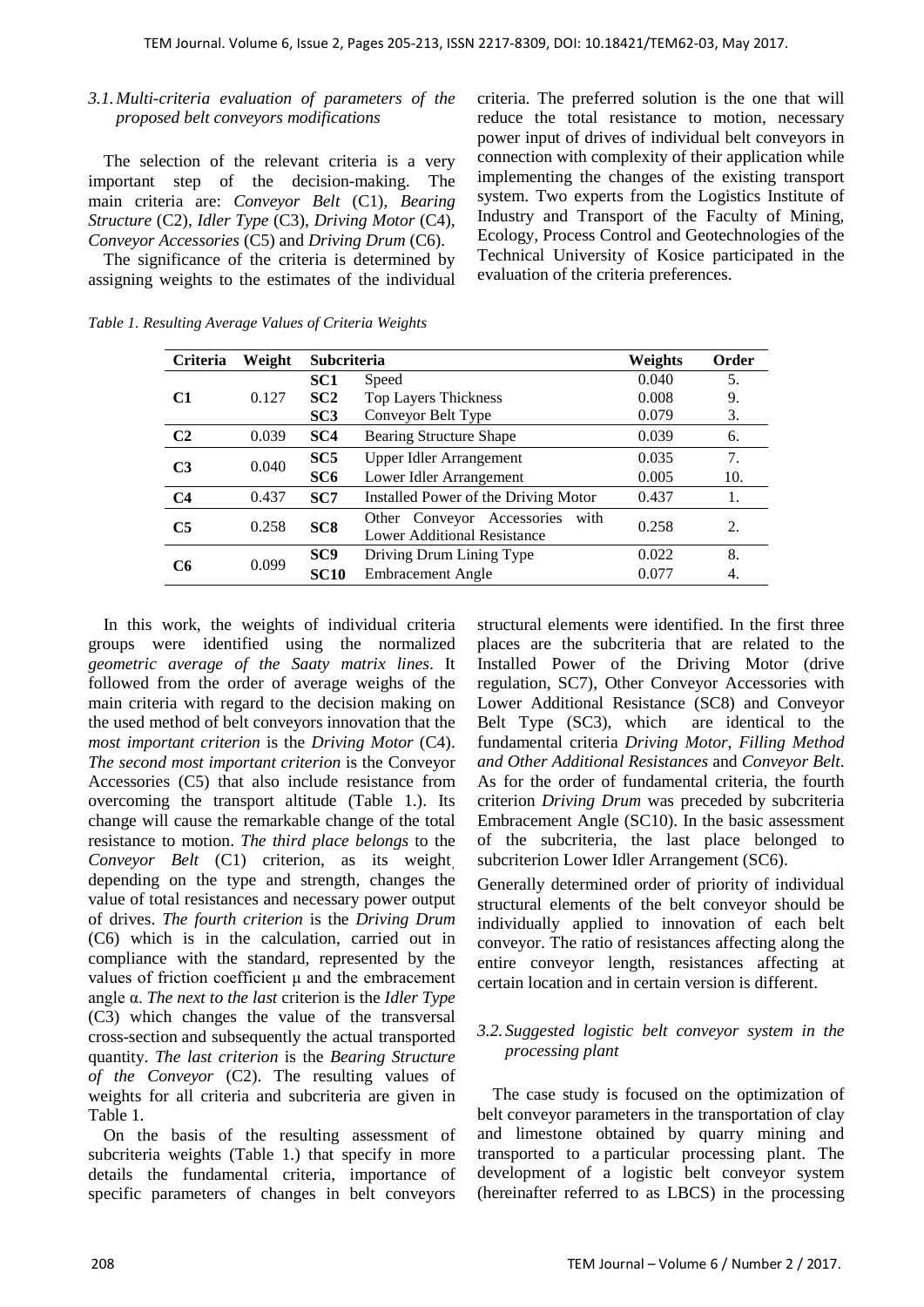plant was based on general principles of logistic systems designing [18]. Procedure of the LBCS development includes 5 basic steps (Fig. 1.).

#### *Step 1: Identification of LBCS parameters and factors*

The applied system of a transportation system suggestion begins with the *identification of parameters and factors* of the transportation system. In the first step we define primarily *active and passive components* of the transportation system. *A passive component* within the assessed transportation system represents the transported

minerals (clay and limestone). They enter the transportation system with the dynamic angle of repose  $\psi_{dyn} = 15^{\circ}$  and the powder density  $\rho = 1.3$  t.m<sup>-3</sup> for limestone, and  $\rho = 1.02$  t.m<sup>-3</sup> for clay. Properties of passive components do not change by the passage through the transportation system, neither from the geometric, nor from the chemical point of view. For the purpose of maintaining the properties of the transported material and the protection thereof against degradation due to weather conditions, belt conveyors are equipped with protective covers. *An active component* of the assessed transportation system is the set of three belt conveyors (Fig. 3.).



*Figure 3. Layout of the belt conveyors system in the processing plant* 

Input technical parameters of the assessed belt conveyors arranged as a belt conveyor line are shown in Table 2. Each belt conveyor is filled through the hopper and by means of the chutes. The transportation *time factor* is not decisive for a real

transportation system. The transportation capacity of the system significantly exceeds the volume of the minerals stock, being the destination of the minerals transportation.

*Table 2. Selected technical parameters of the assessed belt conveyors* 

|                                                        | <b>Conveyor type</b> |                 |                   |  |  |
|--------------------------------------------------------|----------------------|-----------------|-------------------|--|--|
| <b>Parameters</b>                                      | $L_{1524}$           | $L_{175}$       | $L_{55}$          |  |  |
| Conveyor length $L[m]$                                 | 1524.00              | 176.159         | 55.00             |  |  |
| Conveyor's inclination angle $\delta$ [ <sup>0</sup> ] | 5 and 7<br>13        |                 |                   |  |  |
| Conveyor belt speed $[m.s^{-1}]$                       | 1.56                 | 1.80            | 2.65              |  |  |
| Engine drive power P [kW]                              | 250                  | 100             | 22                |  |  |
| Conveyor belt type                                     | ST 2500 12/8Y65      | $P800/3$ 3+2 AA | $4+2AA$<br>P800/3 |  |  |
| Belt width [mm]                                        | 1000                 | 1000            | 1200              |  |  |

# *Step 2: Selection of a paradigm*

In the process of designing a logistic system, selection of a *strategy (paradigm)* represents an important step. The procedure of selecting a paradigm for the designing of a logistic belt conveyor system is analogical to the procedure of creating and designing logistic systems according to authors [18]. In the project creation, the simplest paradigm was chosen, particularly a *case study* of designing a logistic belt conveyor system in the processing plant. In the applied form, this step includes *formulation of tasks* and *selection of evaluation criteria*. In the development of a logistic belt conveyor system, we can *formulate the role of the research* as the optimization of the selected basic parameters of belt conveyors with the aim of their efficient use, while minimizing the operating costs.

The *basic evaluation criterion* was determined as the costs of 1 ton of transported mineral*.* The costs of the operation of the transportation system represent an indispensable part of the total manufacture costs; therefore, the suggested modifications of the 3 assessed conveyors  $(L_{1524}, L_{175}, L_{55})$  will be focused especially on the reduction of costs required for the transportation of 1 ton of material, while considering the operating conditions and specific parameters of each conveyor.

# *Step 3: Analysis of the operated transportation system*

The objective of the following stage of the analytic processing of the obtained data is to verify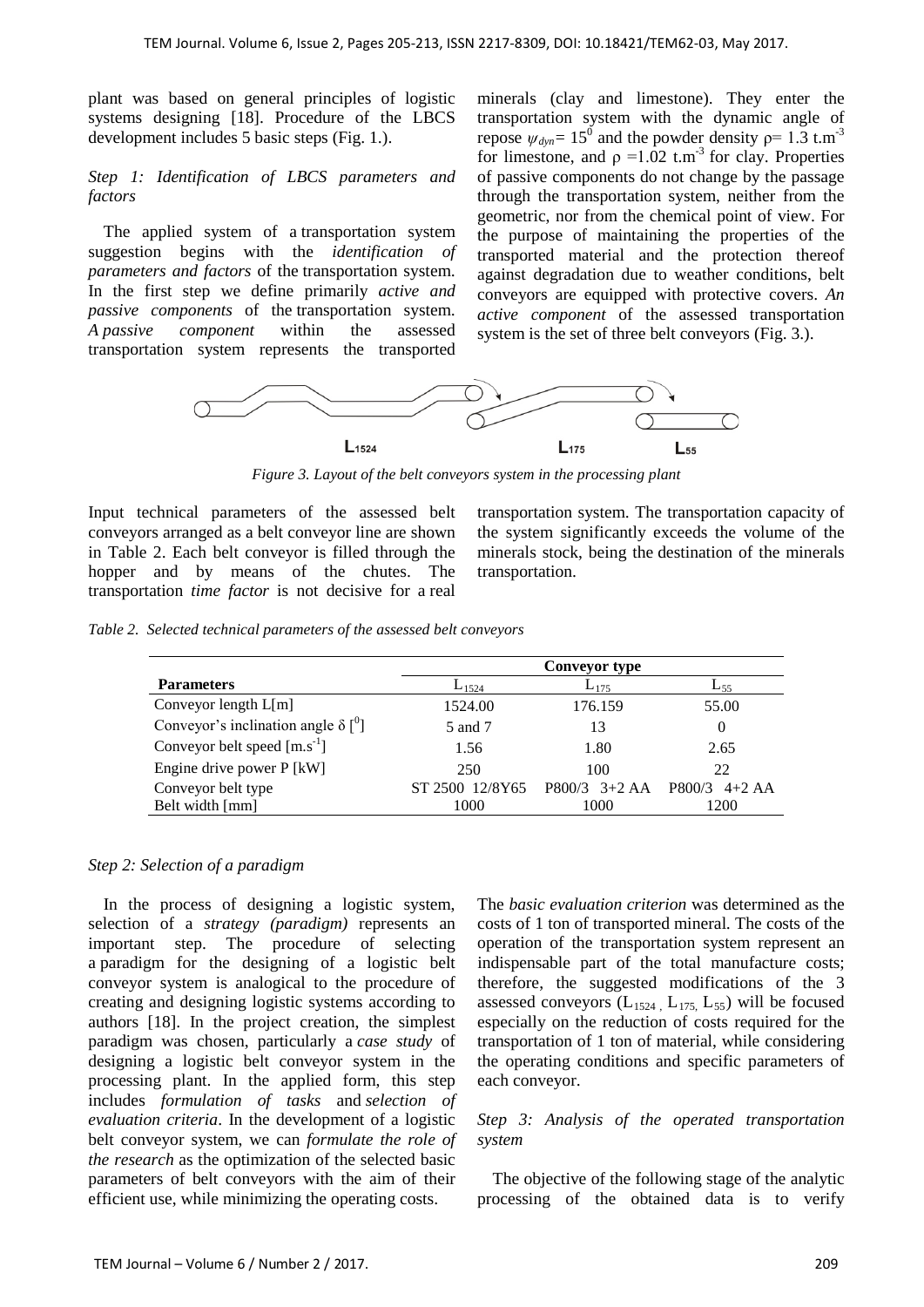appropriateness of belt conveyor parameters for the use in the assessed transportation system for the purpose of searching the possibilities how to increase the efficiency of the minerals transportation process based on calculations pursuant to the STN EN 26 3102 standard. The analysis of the transportation system requires the knowledge of:

- *material specifications:* material conveyed, tonnage, allowed cross sectional loading, bulk density, surcharge angle, maximum lump size, lump shape factor, chute drop distance, abrasive index, environmental condition, maintenance condition, hours in service per day, minimum and maximum temperature),
- *conveyor parameters:* motor specifications, belt specifications (width, speed, weight, thickness of top cover, thickness of bot cover), idler specifications ( diameter, width, trough angle, carry series, return series), takeup specifications.

For each belt conveyor, calculations were made with regard to their capacities and rigidity, driving engines powers, relations between forces affecting the actuating drum, inspection of the conveyor belt rigidity, and the calculation of the anti-slip safety coefficient.

# *Step 4: Synthesis of the logistic system*

Generally possible modifications, in terms of belt conveyor parameters and their structures, were determined by two experts from the processing plant. From the sequence of mean weighs of the main criteria for the decision making on the applied method of belt conveyors innovation, the most significant was the criterion of installed power capacity of driving engines. The second criterion is the method of filling and other additional resistances, including the resistance from overcoming the transportation height, which is closely related to the modification of the belt conveyor inclination angle, and thus also the modification of the conveyors' route profile. Such modification will result in a significant change of the overall dynamic resistance. The third criterion is the conveyor belt, the weight of which, depending on its type and rigidity, changes the value of total resistances and the required powers of driving engines. The analysis of a real belt conveyor system and the order of main evaluation criteria indicate the following possible innovations:

- modification of the conveyor's belt speed,
- modification of the bearing structure's route profile,
- modification of the conveyor belt type.

#### *Conveyor belt speed modification*

Conveyor belt speed modification can be used to achieve the change in the quantity of transported materials and reduce the required power of the driving engine. In order to balance the real transportation capacity to 1150  $t.h^{-1}$ , the  $L_{55}$ conveyor's conveyor belt speed can be reduced from 2.6 m.s<sup>-1</sup> (Table 3.) to  $1.226$  m.s<sup>-1</sup>. The nearest standardised speed of the conveyor belt is  $1.25 \text{ m.s}^{-1}$ . Conveyor belt speed modification results in the change of the original quantity of the transported material from the value of  $2486.6$  t.h<sup>-1</sup> to the value of 1172.9 t.h<sup>-1</sup>. For the  $L_{175}$  conveyor, the current speed of 1.8 m.s<sup>-1</sup> (Table 3.) is satisfactory. Quantity of transported material is  $1042.5$  t.h<sup>-1</sup> and it does not change. Similarly, also for the  $L_{1524}$  conveyor, the current speed of  $1.56 \text{ m.s}^{-1}$  (Table 3.) is satisfactory. Quantity of transported material is  $1078.8$  t.h<sup>-1</sup> and it does not change.

#### *Bearing structure shape modification*

One of the main elements of the technical base of the logistic transportation system is the *roadway***.** In case of belt conveyors, the synonym to "roadway" is the "conveyor's route" - a bearing structure with the conveyor belt consisting of upper and lower roller pulley. Depending on the inclination and shape of the transportation route, conveyors are divided into horizontal, inclined, and angular [1].

In case of the  $L_{55}$  conveyor, the modification of the bearing structure shape would be useless. Modification of the  $L_{175}$  belt conveyor's bearing structure shape into a direct conveyor, the conveyor's inclination angle will change from original 13º to 5º and, at the same time, the resistances for overcoming the transportation height will decrease as well. Modification of the  $L_{1524}$  belt conveyor's transportation route shape will reduce the dynamic resistances and increase the service life of a conveyor belt by elimination of its shape from an angular to a horizontal conveyor. Transportation height in the last section of the route profile remains unchanged, and so does the largest inclination angle. The suggested modification of  $L_{175}$  and  $L_{1524}$  belt conveyors' bearing structure shape is shown in Figure 4.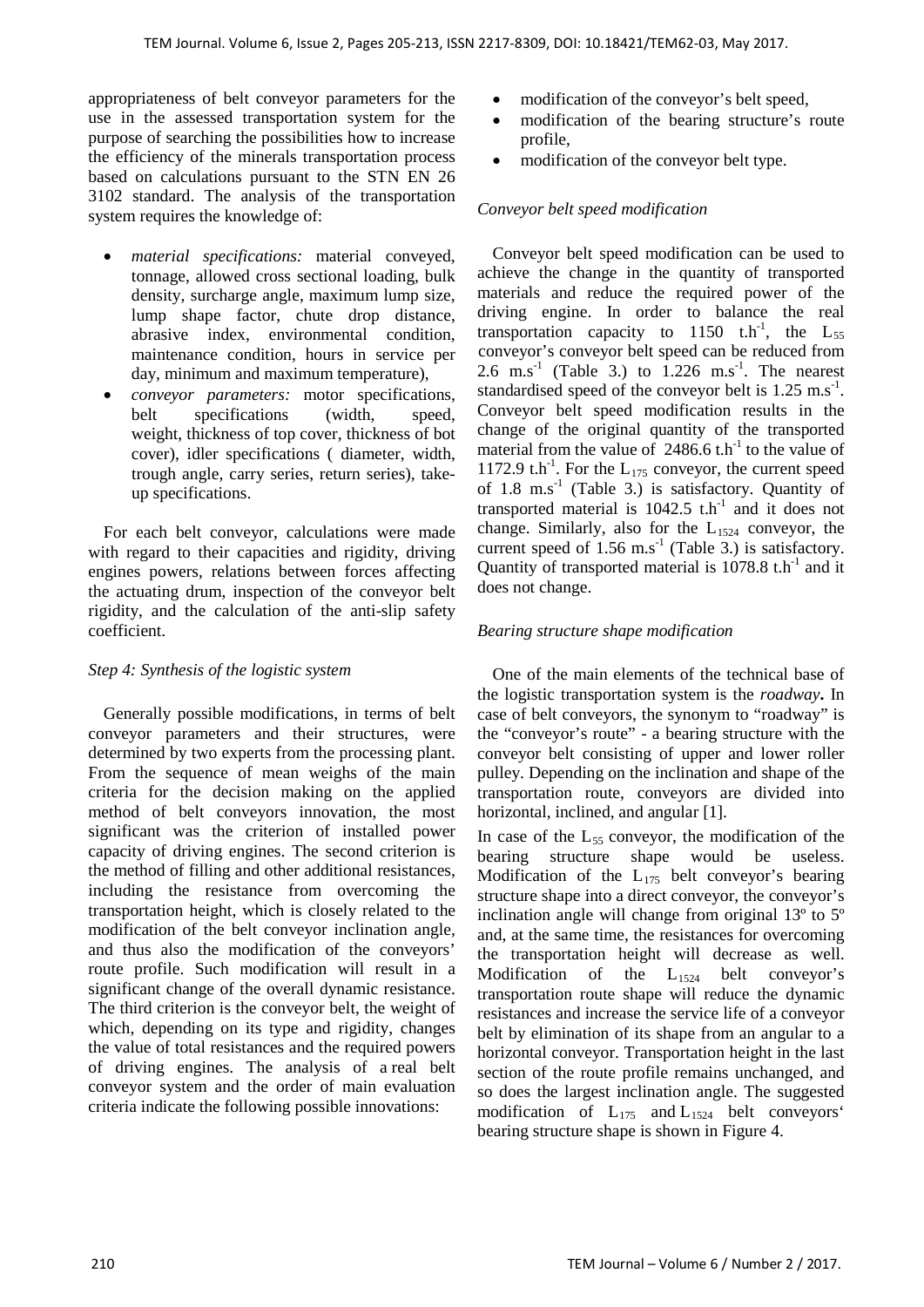

*Figure 4. Proposed changes in the route profiles of L1524 and L175 conveyors*

#### *Modification of conveyor belt rigidity and skeleton*

Analysis of the installed conveyor belts indicated possible saving of a conveyor belt's weight in all types of conveyors. For the  $L_{55}$  conveyor, modification of the existing rubber-textile polyamide conveyor belt with the rigidity of 800  $N/mm^{-1}$  ( type P800/3 4+2 AA) to the same conveyor belt, in terms of the structure of skeleton and cover layers, but with lower rigidity of  $630$  N.mm<sup>-1</sup> (type P  $630/3$ ) 4+2 AA) is suggested, which will result in the reduction of the original weight, calculated for 1 meter of the belt's length, from the value of 14.88 kg to the value of 10.8 kg, and the original price for 1 meter of the belt's length will change from the value of 71  $\in$  to 58  $\in$  In case of L<sub>175</sub> conveyor, modification of the existing rubber-textile conveyor belt (type P 800/3 3+2 AA) to the same conveyor belt, in terms of the structure of skeleton and cover layers, but with lower rigidity of  $630$  N.mm<sup>-1</sup> (type P) 630/3 4+2 AA) is suggested, which will result in the reduction of the original weight, calculated for 1 meter of the belt's length, from the value of 11.20 kg to the value of 10.8 kg, and the original price for 1 meter of the belt's length will change from the value of 67 € to 58 €. Conveyor belt with lower rigidity is satisfactory at the inspection of rigidity, in terms of the maximum tension and the anti-slip safety

coefficient pursuant to the EN STN 26 31 02 standard. For the  $L_{1524}$  conveyor, the suggestion includes modification of the existing steel-cord conveyor belt (type ST 2500) to the rubber-textile conveyor belt with the same rigidity of  $2500$  N.mm<sup>-1</sup>, which will result in the reduction of the original weight, calculated for 1 meter of the belt's length, from the value of 68.80 kg to the value of 37.90 kg, and the original price for 1 meter of the belt's length will change from the value of 221  $\epsilon$  to 151  $\epsilon$ . The price of electricity is 0.0766  $\in$  for 1 kWh. The following relation applies to the price of 1 ton of the transported material

Price of 1 ton of transported material =

$$
=\frac{P\times c_1}{Q},\tag{1}
$$

where P is the electric motor power [kW],  $c_1$  is price for 1 kWh  $[\n\in]$ , and Q is the actually transported quantity  $[t.h<sup>-1</sup>]$ . Table 3. shows the price of consumed electricity calculated for 1 ton of mineral and the total price of the conveyor belt. It also shows the saving of these prices following the suggested innovations. Price of conveyor belt replacement was determined according to the quotation provided by the manufacturer of conveyor belts.

| Conveyor<br>belt<br>(CB) | <b>Condition</b>                                         | <b>Electric</b><br>motor<br>power<br>$P$ [kW] | Price of 1 ton<br>of transported<br>material<br>$[Et^1]$ | <b>Saving of</b><br>price of<br>transported<br>material<br>[%] | Price of a<br>conveyor<br>belt<br>[€] | <b>Saving of</b><br>price of a<br>conveyor<br>belt<br>[%] |
|--------------------------|----------------------------------------------------------|-----------------------------------------------|----------------------------------------------------------|----------------------------------------------------------------|---------------------------------------|-----------------------------------------------------------|
| $L_{55}$                 | current                                                  | 12.64                                         | 0.0003893                                                |                                                                | 3834                                  |                                                           |
|                          | after speed adjustment                                   | 5.96                                          | 0.0001835                                                | 52.86                                                          |                                       |                                                           |
|                          | after CB change                                          | 12.37                                         | 0.0003810                                                | 2.13                                                           | 3 1 3 2                               | 18.31                                                     |
|                          | after speed adjustment and<br>CB change                  | 5.83                                          | 0.0001795                                                | 53.89                                                          |                                       |                                                           |
| $L_{175}$                | current                                                  | 73.62                                         | 0.0054093                                                |                                                                | 24 1 20                               |                                                           |
|                          | after structure's shape<br>modification                  | 66.78                                         | 0.0049068                                                | 9.29                                                           |                                       |                                                           |
|                          | after CB change                                          | 73.56                                         | 0.0054049                                                | 0.08                                                           | 20 880                                | 13.43                                                     |
|                          | after structure's shape<br>modification and CB<br>change | 66.73                                         | 0.0049031                                                | 9.36                                                           |                                       |                                                           |
| $L_{1524}$               | current                                                  | 243.81                                        | 0.0173120                                                |                                                                | 675 818                               |                                                           |

*Table 3. Costs of 1 ton of transported mineral*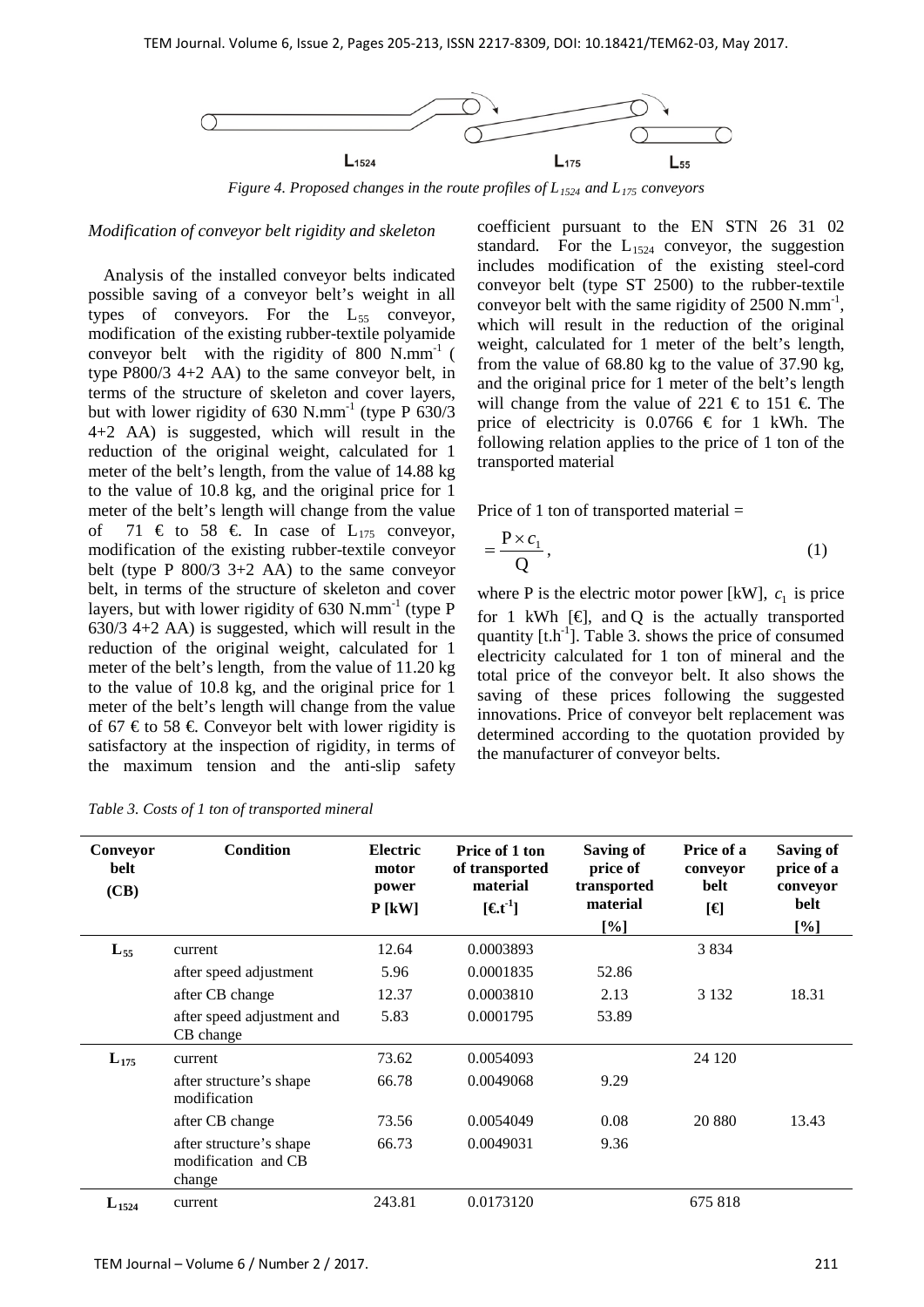| Conveyor<br>belt<br>(CB) | <b>Condition</b>                                         | <b>Electric</b><br>motor<br>power<br>$P$ [kW] | Price of 1 ton<br>of transported<br>material<br>$[$ <b>\et</b> <sup>1</sup> $]$ | Saving of<br>price of<br>transported<br>material<br>$[\%]$ | Price of a<br>conveyor<br>belt<br>[€] | Saving of<br>price of a<br>conveyor<br><b>belt</b><br>$[\%]$ |
|--------------------------|----------------------------------------------------------|-----------------------------------------------|---------------------------------------------------------------------------------|------------------------------------------------------------|---------------------------------------|--------------------------------------------------------------|
|                          | after structure's shape<br>modification                  | 243.68                                        | 0,0173028                                                                       | 0.052                                                      |                                       |                                                              |
|                          | after CB change                                          | 209.87                                        | 0.0149020                                                                       | 13.92                                                      | 461 758                               | 31.67                                                        |
|                          | after structure's shape<br>modification and CB<br>change | 209.77                                        | 0.0148950                                                                       | 13.96                                                      |                                       |                                                              |

# *Step 5: Project evaluation*

Execution of the proposed innovations for the assessed belt conveyors represents financial and time burden for the operator thereof. The most beneficial steps of the LBCS designing procedure are summarized in the suggestion evaluation.

*For the* L<sub>55</sub> *belt conveyor*, the most beneficial change required is the change of the conveyor belt movement speed, which belongs to the primary innovations within the entire transporting belt conveyor system, while generating the saving of the price of the transported material in as much as 52.86% (Table 3.). Replacement of a currently used conveyor belt with a conveyor belt with lower rigidity is less important for the operator. Saving of the price of a conveyor belt is in this case 18.31%. The difference in the price of 1 ton of transported mineral, when comparing the current and the innovated layout of the belt conveyor, is theoretical. The filling belt conveyor for the  $L_{55}$  conveyor is the  $L_{1524}$  conveyor, which does not achieve the transporting capacity of the  $L_{55}$  conveyor.

*For the* L175 *belt conveyor,* replacement of the conveyor belt (13.43% price saving) is more beneficial than replacement of the bearing structure shape (9.29%).

*For the* L1524 *belt conveyor,* the most beneficial change is the change of the conveyor belt type  $(31.67\%$  price saving). Change in the  $L_{1524}$  belt conveyor route profile in its entire length would require significant investment, while the price saving would represent only 0.052%.

# **4. Conclusions**

The article was dealing with the process of the development of a logistic system for the transportation of minerals carried out by the set of belt conveyors. The described designing process includes designing of basic parameters and was applied in a real operation of the processing plant during the transportation of clay and limestone. The solution included the implementation of a generally applicable procedure of the designing of a logistic system, with the application to the designing of belt conveyor systems, and the multiple criteria decision making, whereas the results of the belt conveyor basic parameters analysis and assessment show that the most important modification is the modification of the Driving Motor. The following one is the Filling Method and Other Additional Resistances and Conveyor Belt. On the basis of sub-criteria assessment, three most important parameters of belt conveyor modification were determined: Installed Power of the Driving Motor, Conveyor Accessories with Lower Additional Resistance and the Conveyor Belt Type.

The use of the AHP method was followed by the evaluation of the selected belt conveyor parameters and the determination of generally applicable priorities with regard to the innovation. Evaluation criteria were derived from the principle of the belt conveyor function and the structural layout. The selected evaluation criteria included capacity calculation of the belt conveying, rigidity calculation and drive solution, inspection of a conveyor belt's rigidity, and the calculation of anti-slip safety coefficient, whereas the main decisive criterion was reduction of costs necessary to transport 1 ton of material. On the basis of the obtained results we carried out the economic evaluation of the belt conveyor innovations, with regard to the price of one tone of the transported material. In the conclusion, we also prepared the financial comparison of the existing and the suggested modifications of the belt conveyor parameters.

Calculations carried out for individual belt conveyors and the financial comparison have substantiated the suggested modifications of their selected parameters in compliance with the operating conditions and the principle of conveyors' functions, as well as the nature of the transported material. The method of the evaluation of clay and limestone transportation in form of a case study, while applying general principles of logistic systems designing, applying the multiple criteria decision making and the calculations of selected conveyor parameters, can serve as a suitable tool for the operator at the final